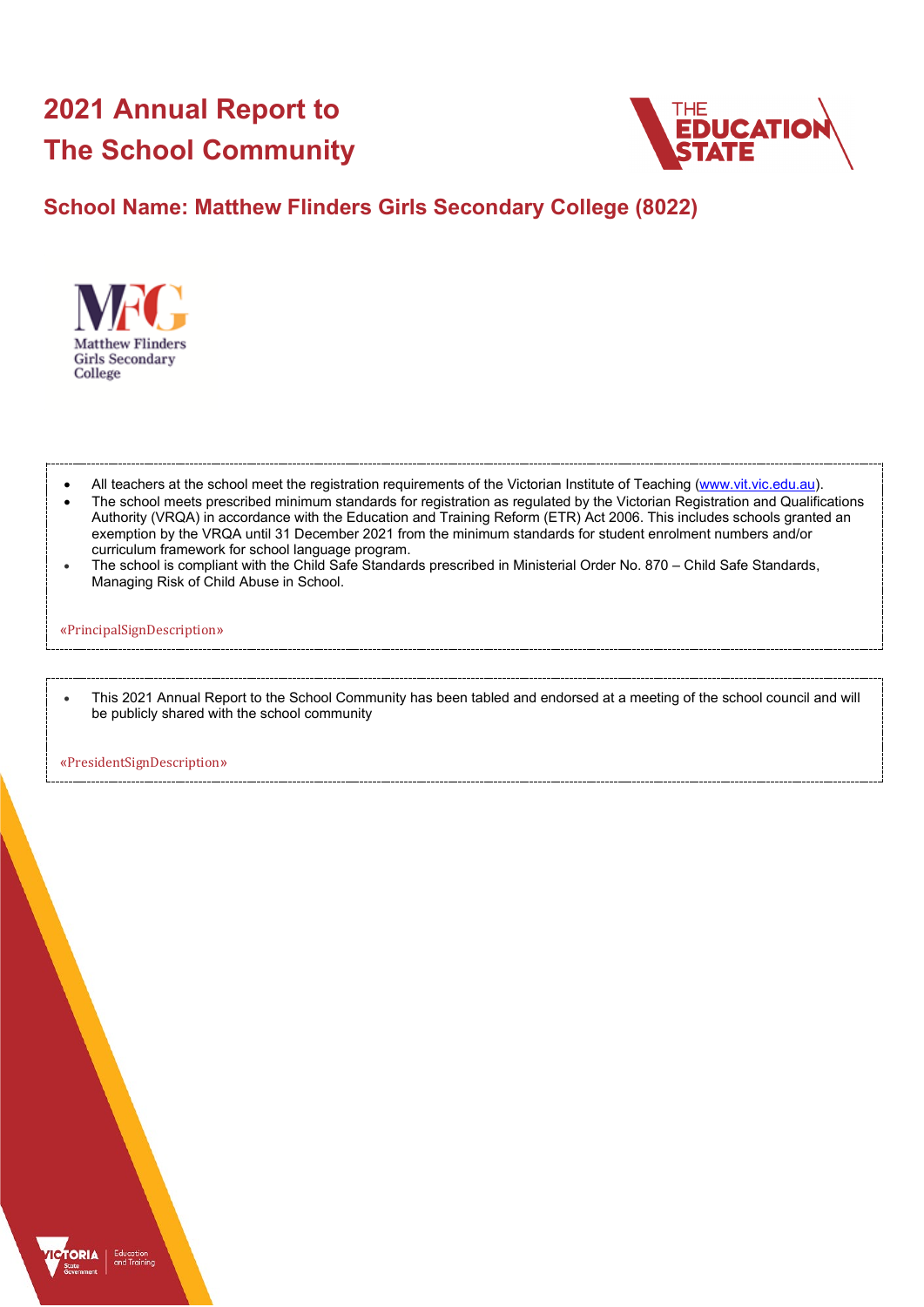# **About Our School**

## School context

#### Our history

Matthew Flinders Girls Secondary College (MFG) has a long and proud history. The original foundation stone was laid in 1856 when there were few other schools in Geelong. MFG is one of six girls-only state educational providers (since 1940) and the only girls-only provider outside of the metropolitan area. These two factors and the strong performance of the school over so many years means that in the local area MFG is recognized as something of an icon.

#### Our aim

MFG creates lifelong learners who live the MFG traits as positive members of their communities. MFG learners are able to articulate a core set of values and ethical principles which they apply to their lives. They are:

- Kind, compassionate and trustworthy
- Caring and respectful of others and themselves
- Knowledgeable about learning and self-aware
- Deep thinkers who are curious and creative
- Problem solvers
- Resilient, adaptable and able to learn from mistakes
- Hard-working, ambitious and confident
- Able to respect and celebrate difference and diversity
- Optimistic about the future
- Responsible and active local and global citizens
- Flexible collaborators, leaders and team members

#### Our location

MFG is located in Geelong within 500 meters from the city centre. The school site is on the edge of the city centre located close to the train station and central bus depot. Our school is used by the Victorian School of Languages, Greek School and a range of fitness and community groups. The school's proximity to the city centre; Geelong Library; Geelong Performing Arts Centre, Geelong Gallery; the Geelong Tech School, Deakin University, Kardinia Park and other cultural facilitates for students and teachers to access which provide a wide range of student learning experiences.

MFG has 2 sites: the Main Campus, which consists of 2 buildings (the Merrya built in 1856 and the Embling Building which was built in the 1970s) and the Helen Fraser Campus across the road from the Main Campus. All students are primarily housed on the main site. The Helen Fraser was used for VCE students whilst the building refurbishments were being completed in 2019.

#### Our student and community demographics

Our 2020 enrolment was 609. We are a small city school with a community/family feel.

A proportion of girls are from the immediate locality, but a significant number come from outside the City of Greater Geelong, from areas such as Colac, Barwon Heads, Indented Heads, Lara, Inverleigh, Bannockburn, Werribee and Anakie. There are more than 50 feeder Primary schools from where the students have been drawn over the past 3 years.

Our student population incorporated a diverse range of cultures, socio-economic backgrounds and family blends. The Student Family Occupation (SFO) was 0.4884 and SFOE were 0.4296. In 2020 were:

- 11 funded PSD students one Level 1, six Level 2 and three Level 3 and one Level 5
- 16 EAL students
- 16 students with Aboriginal and Torres Strait Islander backgrounds

Our staffing and leadership profile

- Principal class:3
- Leading Teachers: 4.92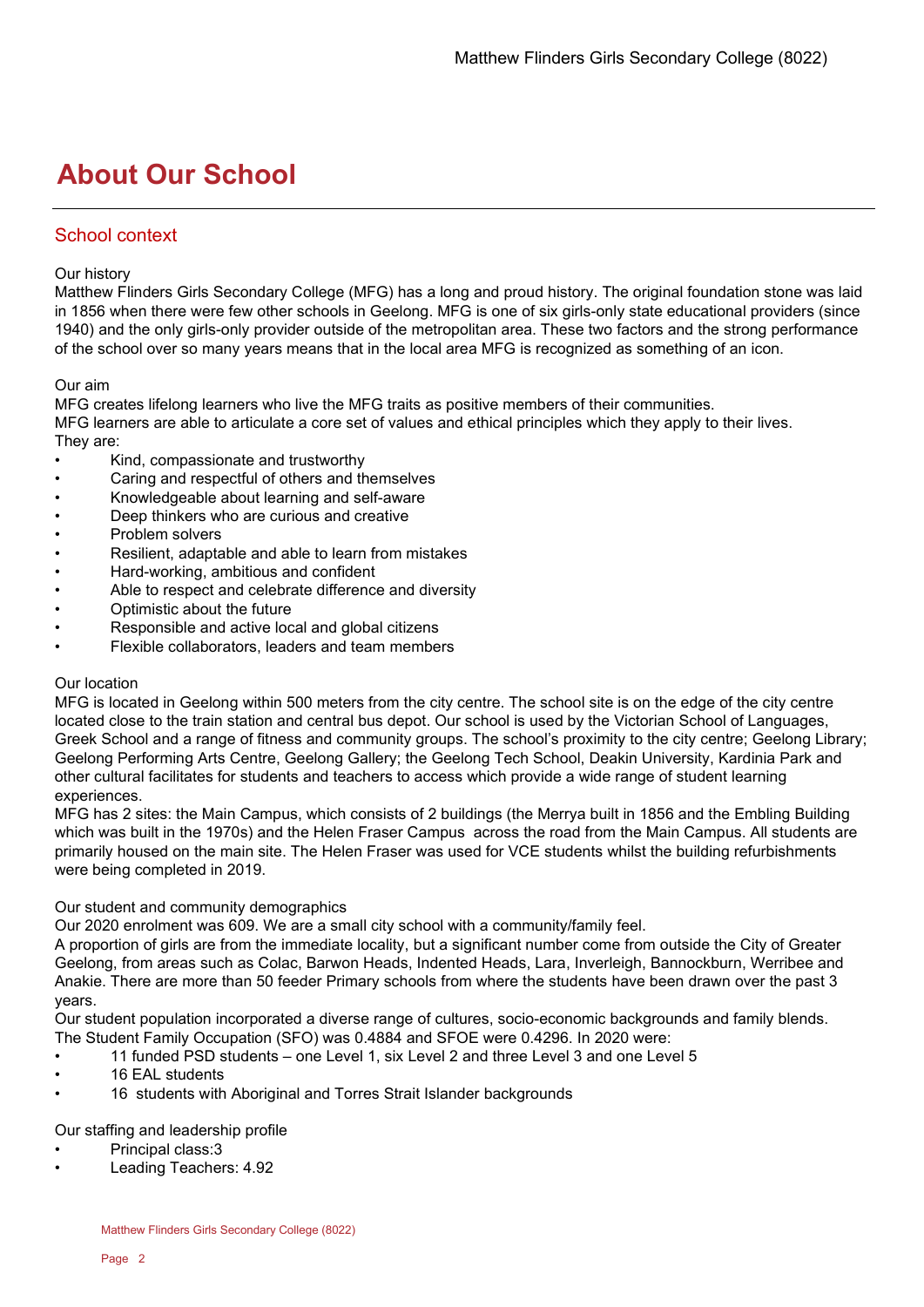- Learning Specialist 2.05
- Classroom Teachers Level 2: 30.64
- Classroom Teachers Level 1: 6.66
- Instrumental Music Teachers: 1.53
- Integration Teacher: 0.6
- Education Support Staff: 10.29
- Integration Aides: 2.29

We have a highly experienced teacher profile with experienced teachers (Classroom 2) and more than 50% of the teaching staff are part time.

Our curriculum and specialisations

Our school values a breadth of curriculum experience for students and the curriculum offerings reflect this at Years 7 & 8, with students gradually able to focus on particular areas of interest from Years 9-12. Our senior pathways include VCE and VCAL; with many of our senior students undertaking a School Based Apprenticeship and Traineeship (SBAT) or VET Course as part of their learning programs.

As a Science, Technology, Engineering, Arts, Maths (STEAM) school we foster the development of creativity, problem solving and critical thinking through a range of subjects that focus on STEAM. Our school works closely with the Geelong Tech School, Biolab and Deakin University to align our learning with their programs, technologies and philosophies and to draw on their facilities and expertise to enhance our own programs and learning experiences.

MFG is an accredited Select Entry Advanced Learner Program (SEALP) provider, the only one in Geelong which is in an all-girls' setting (now TAASS – The Academy of Accredited Select Entry Schools). This program gives students the opportunity to be selected at Year 7 according to academic, talent and leadership potential to undertake an alternative curriculum for Years 7 to 9. This program includes an Outdoor Education, Community Outreach experiences and a focus on developing intellectual character.

Our school has a strong Music program and an Instrumental Music program where students learn an instrument and participate in ensembles and related performances. MFG is the home of the bands the Sweethearts and the Young Hearts. Our Sweethearts perform internationally in music festivals such as the Montreux Jazz Festival in Switzerland and Summerfest in America.

Our School Garden is a key focus for learning at MFG. It is iconic of the permaculture principles of Earth Care, People Care and Fair Share. Our garden is used for learning in all subjects across the school as well as specialized sessions for Home Group and Environmental Technology classes. In addition, it is an inclusive space that we share with young people with disabilities (Dial A Lunch). It is also a great place to find a peaceful nook in which to relax.

Outdoor Education is a key component of our MFG learning programs. Our students are involved in outdoor pursuits within the local community and Victoria. Activities include: mountain bike riding, hiking, climbing, stand up paddle boarding, surfing, kayaking and skiing.

At MFG we offer a range of co-curricular sports programs, year level and subject area camps, National and International Trips (MFG Challenge). We offer Sister School experiences in Indonesia, Reunion Island and France where student exchanges and visitations occur annually.

All students in Years 7 – 12 participate in an Information Technology 1 to 1 program, making use of their own electronic devices for their learning. Students are encouraged to purchase the technology which best suits their needs for learning. The school outlines minimum specifications and recommended devices to support parents when making decisions.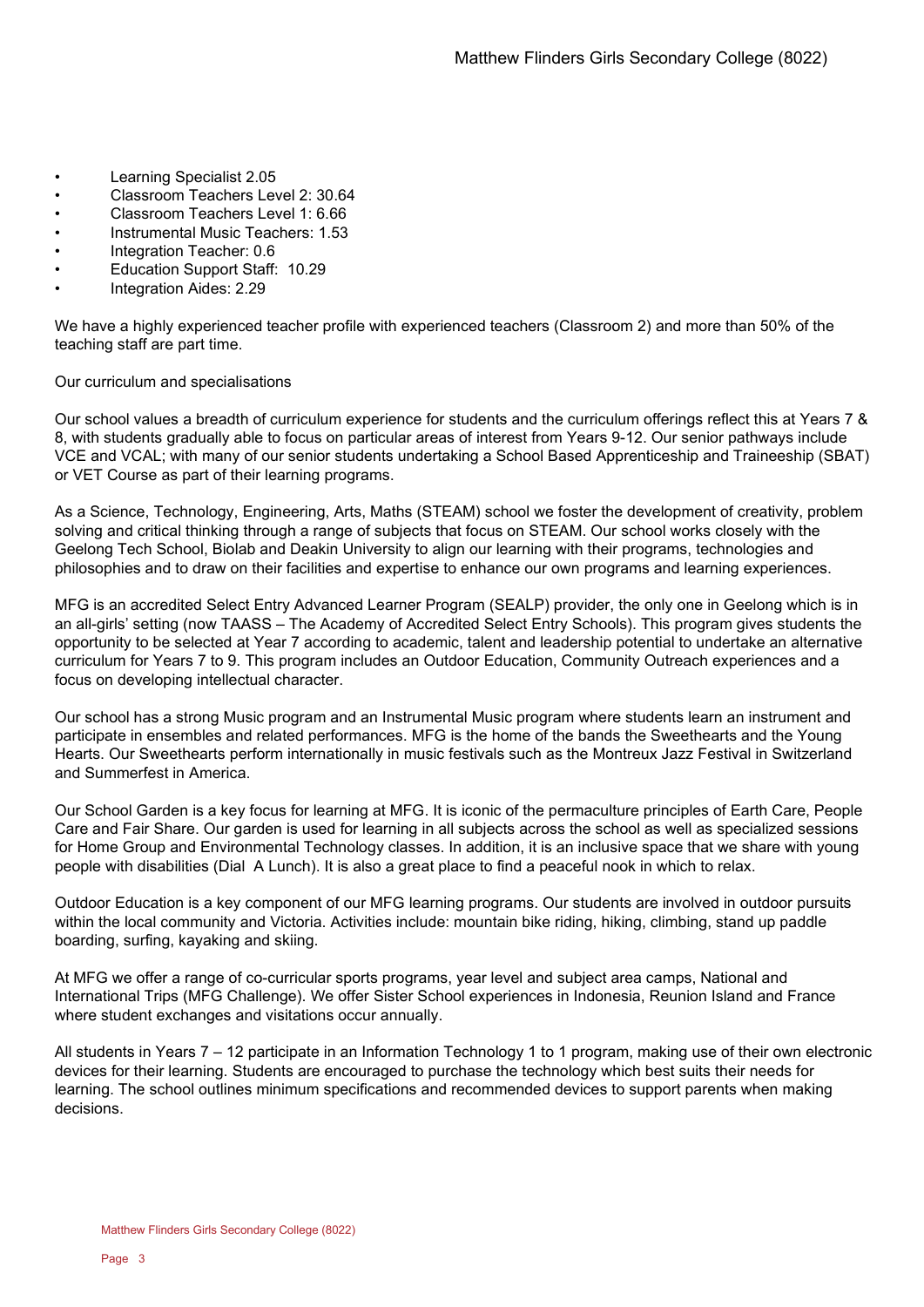## Framework for Improving Student Outcomes (FISO)

The implementation of the Framework for Improving Student Outcomes at MFG for 2021 focused on the Department of Education and Trainings' (DET) three key priorities: Learning, catch-up and extension priority, Happy, active and healthy kids priority and the Connected to schools priority. Due to the pandemic and the need to move to remote learning the implementation of the intended Annual Implementation Plan (AIP) for 2021 was modified to accommodate Home Based Learning (HBL).

Our HBL goals were for staff to manage the health and wellbeing of ourselves and our families so we could:

- Provide targeted learning opportunities that allowed students to focus on the key learning for their subject
- Support MFG families with the health and wellbeing of their children whilst in remote learning
- Provide on-site learning where necessary for high needs students

## Learning, catch-up and extension priority

With this priority we introduced the Tutor Learning Initiative which focussed on Year 8 & 9 Literacy and Numeracy in Years 7 -10. We also provided tutoring to VCE students in English, Maths, Health and Human Development, Biology and VCAL. The tutoring was most beneficial at the junior levels where significant gains were made particularly in students reading and writing skills.

The following outlines the progress made towards this KIS in 2021:

o 100% Teachers analysed and used formative assessment data (VCE analysis, teacher detective analysis, etc.) to inform their pedagogy

o Students requiring additional support in literacy and numeracy were identified and arrangements made for supporting their needs

o Numeracy scaffolding was introduced to cater for learning catch up and extension

o An Assessment Schedule for literacy, numeracy and teacher judgement data was established and implemented

o At risk students participated in small group tutoring/mentoring sessions in literacy and numeracy and as a result their progress in literacy and numeracy improved

o Teacher Learning Communities continued, even though there were no formal professional development plans (ie PDP). This meant that teachers continued to improve their teaching and learning tool kits by undertaking professional reading and identifying specific techniques teaching techniques through focused professional learning using Dylan Wiliam's formative assessment strategies and Harvard's visible learning strategies.

Teachers provided the following support for learning at remotely during Home Based Learning, they:

• Were on-line and available during timetabled class time - Students used their regular school timetable and accessed their learning via Compass

• Adapted learning and assessments to an online platform so students could access them, resources and teacher feedback

• Focused on the important and essential content/knowledge and skills

• Used the Lesson Plan feature in Compass to outline the lesson focus/intention/success criteria, access to resources etc, so parents and students were aware of what was required of them and could plan for the day

• Had at least 1 Face to Face lesson with their class per week via web-conferencing platform

• Clearly and regularly communicated expectations and protocols for the use of Web-Conferencing platforms

• Participated in ongoing professional learning opportunities to help them adapt and refine their teaching to suit remote learning

### Happy, active and healthy kids priority

The following outlines the progress made towards this KIS in 2021:

o We documented and started implementation of our MFG Wellbeing Model with staff and students

o We ran professional learning sessions throughout the year for staff on our MFG Wellbeing Model including a whole staff professional learning day

- o We ran parent evenings relating to aspects of our MFG Wellbeing Model
- o We documented many policies and processes for student engagement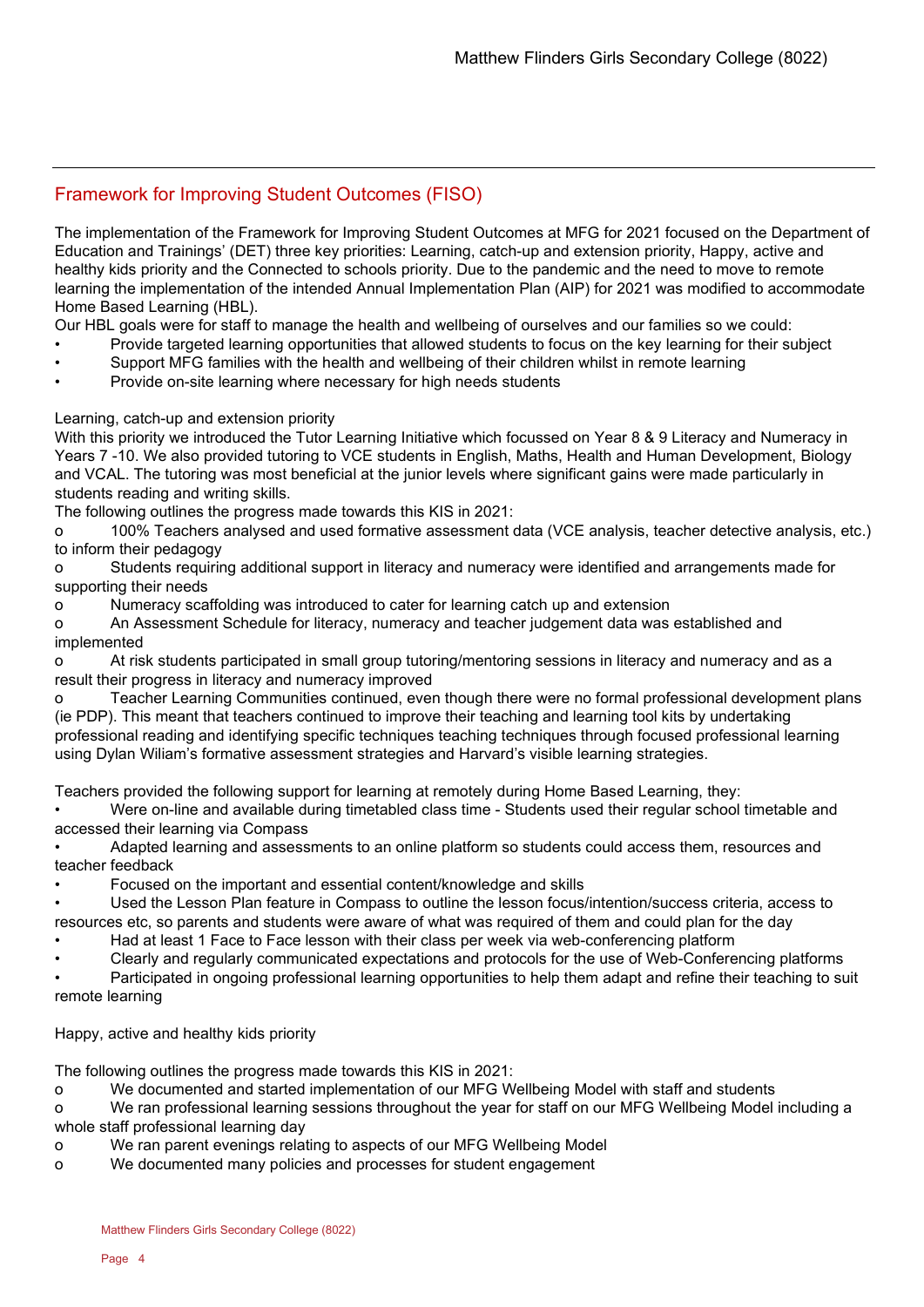- o We commenced documentation of the Year 7 Home Group Program
- o We started documenting the Year 10 , 11 and 12 Assembly Program

o Teachers completed professional learning on and then implemented our MFG traits into their teaching programs and documented this in their curriculum

During Home Based Learning we:

• Provided on-site learning and care for a small group of students, many with high needs and the development of the necessary rosters, expectations and protocols. Staff volunteered to support this learning on-site.

- Checked in with staff and students and their families regularly to monitor their wellbeing and learning
- Developed and monitored the implementation of a COVID-Safety Plan to manage OH & S issues

Connected to schools priority

A key action was to plan for and implement school facilities and ground works that mean MFG is a great place to learn.

The major building and grounds works completed were:

- o The Merrya Building is completed and available for use by students and staff
- o A new playground is in place for students to use
- o The new under cover locker bay area is planned and ready to commence building
- o New waterproof lockers have been purchased ready to be installed in the school grounds

o The minor works grant for identified CAR works were completed on the Helen Fraser site

During Home Based Learning we endeavoured to support our students' connection to school by:

• Having regular, calm and thoughtful communication with staff, students and families via updates using Compass and a variety of media

• Moving a wide range of school programs online including subject selection, staff meetings, student assemblies, SEALP interviews, School Council meetings, student groups etc.

- Following up students and families who were not engaging with our learning online
- Providing laptops and internet connection to students who did not have access to these at home
- Providing mental health support for students at risk
- Running learning programs at school for students with high learning or wellbeing needs

## Achievement

In 2021, due to the COVID 19 Pandemic, there was a shift in focus to support the implementation of the remote and flexible learning program. Teachers built their capacity to work remotely, learning how to further use COMPASS to ensure that students had all the learning tasks and information required to address the goals set for their classes. Teachers enhanced the remote learning program with explicit teaching and collaborative tasks via web-conferencing platforms and the use of interactive tools such as google classroom and on-line videos. Feedback on assessments were readily available on Compass and made up part of the reporting process to parents. Teachers and support staff organized regular check ins with students and families, supporting the school community during a difficult period for families.

Establishing literacy classes in Years 8 & 9 were a focus to assist with students who required extra assistance. Our MFG focus on improving number skills using our Scaffolding Maths in the Middle Years Program also continued, albeit challenging without hands on materials when the students were working from home. VCE and VCAL teachers maintained the focus on high expectations for all students, ensuring that SACs and SATs and MFG Traits continued throughout remote learning. Students were supported with regular communication and feedback.

Our work documenting and refining our curriculum ensured that teachers were able to provide lessons consistent with our MFG teaching and Learning Model. Teacher teams collaborated to focus on key concepts, essential knowledge and skills and learning programs.

Our Teacher Learning Communities (TLCs) professional learning model was further refined to focus on Formative Assessment and Visible Learning Strategies. This allowed teachers to share best practice with each other and develop new practices across learning areas and within learning area teams. Reading

Year 9 students achieved 20% High Growth for Reading in 2020. In addition, 60% achieved the expected growth.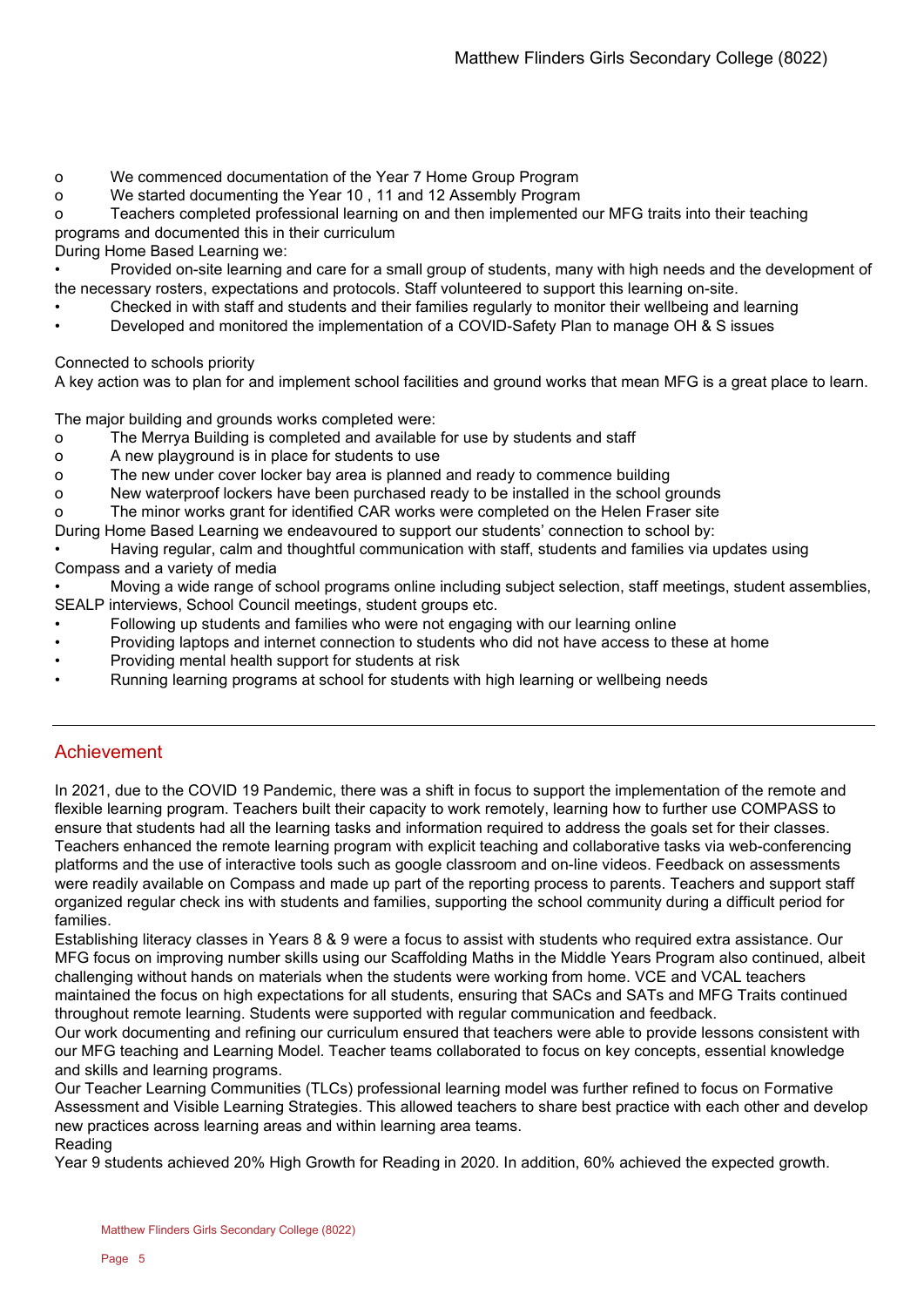Therefore, even with the disruptions of Home Based Learning 80% of Year 9 students performed well with their reading.

### **Writing**

Year 9 students achieved 16% High Growth for Writing in 2021 and 62% of Year 9 students achieved the expected growth. Therefore, despite the disruptions of Home Based Learning 80% of students performed well. The introduction of a Literacy Specialist in 2020 has meant that we have much more accurate data on the reading, writing and spelling levels of our Year 7 students as they come into our school. This data, which indicates that a significant proportion are not at the expected level, has required us to reflect on our English programs to incorporate more explicit teaching of these skills and have a great focus on differentiation. The development of programs, upskilling of teachers and resourcing of this will be on-going work for the next five years. Despite the interruptions to learning, there has been high growth in the overall literacy levels of students who attended these literacy classes regularly. In 2022, we have introduced two literacy classes at Year 8 and two at Year 9 to provide additional support to the low level literacy students.

### **Numeracy**

Year 9 students achieved 20% High Growth for Number in Maths in 2020 and a total of 55% of Year 9 students achieved the expected growth at Year 9 despite disruptions due to Home Based Learning.

While as a school we have made considerable growth in our students with numeracy in 2021 we had 48% of our Year 7 cohort come to MFG below the expected standard in Number. This is a common pattern and it is difficult to work closely with a few Primary Schools to address this issue because we attract students from over 50 feeder schools. For this reason in 2019 we introduced The MFG Scaffolding Middle Years Numeracy Program which is aimed at improving the number skills of our students. It appears that the Scaffolding Maths in the Middle Years Program is having a positive impact on our students' Number skills. We will continue to refine and further embed this program into our Year 7-10 Mathematics classes.

### **VCE**

In 2021, the MFG VCE median was 29, which is at the target and the mean score was 29.2 which is above the mean for similar schools and the State Average. We will continue to require VCE teachers to analyse their students' performance data and to develop improvement action plans each year. However, we will continue to also feedback these data reflections to the Learning Areas and Leadership Teams to implement adjustments in Years 7-11 curriculum and programs to support the improvement of VCE results and the development of essential skills over 5-6 period. For example, as a result of these reflections we introduced examinations to Year 10 in 2016 and have identified the need to explicitly teach student skills. The implementation of a study skills program will take place over 2022 as will the introduction of a more formal student exam and performance data analysis process for Year 10 and VCE Unit 1-2 teachers.

### PSD

All students in our PSD program set learning, social and personal goals in their Individual Learning Plans. At times, ILPs needed to be modified due to HBL. However, we still met out goal of meeting with each student and their parent/carer for student support group meetings at least once a term. With the support of the parents/carers, teachers and support staff the students achieved their goals. When at school, students were able to access our new 'Hub" and the adjoining sensory garden which was developed by our VCAL students in consultation with the PSD students. This space is well utilised by a range of funded and non-funded students. In addition, non-funded ASD students were supported by the Occupational Therapist who we employed mid-2020. This made a significant difference to the transition of ASD students from Year 6 into Year 7 in 2021.

## **Engagement**

In the second year of the pandemic engaging the students in their learning became more challenging. Once again, COVID affected our students' ability to feel connected and engaged at school. Many of our culturally special days (Eg: MADDD Day) and assemblies were unfortunately cancelled. Students' scores on the Students Attitudes to School Survey "I am proud to be a student at this school" was an average of 42%. Our Year 7 and Year 12 students felt the most connected, which was where we aimed our efforts in 2021. Our Year 9 students disengaged the most during Home Based Learning (HBL) despite our best efforts to keep them engaged with school and learning. Our parents indicated that 89% were satisfied with our approach to flexible and remote learning, stating that they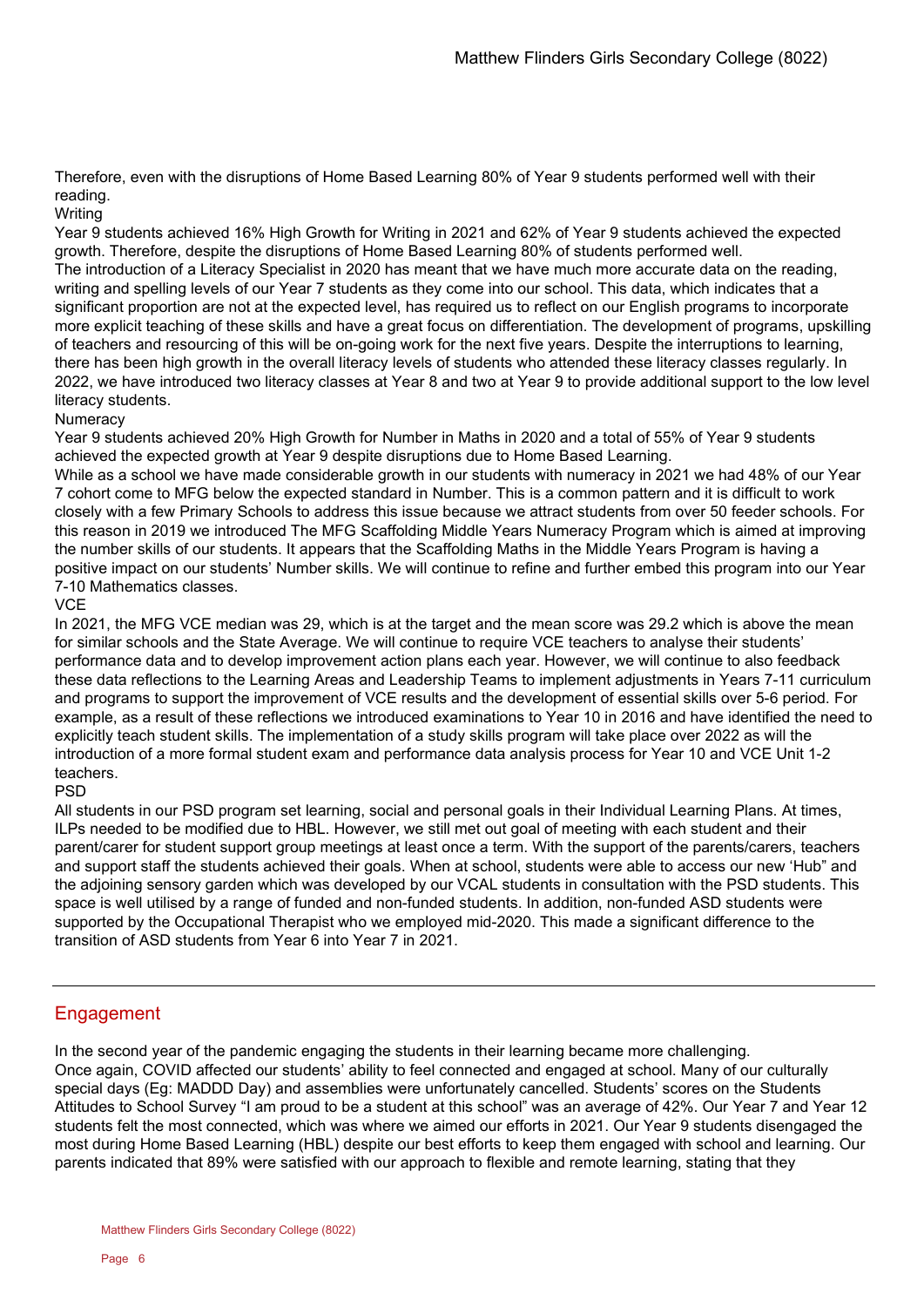understood what was expected of their child each day and were able to contact teachers if they needed.

In 2021 students' positive endorsement of "I am confident in my learning" on the Attitude to School Survey reduced to an average of 47%. After two years of COVID our students' overall learning confidence had declined. However, a trend that we notice is that our students' confidence in learning increases as they move from Year 7 through to Year 12. Our Year 12 students had a positive endorsement of 62%. This has been a trend over time, so as a school we build our students' learning confidence and we do this better when our students are at school, not at home learning. However, in 2021 the students' confidence most affected was the Year 8 and 9 students. They will be year levels that we focus on in 2022 by focussing our MYLANS and TLI in these year levels. In addition, we will introduce a study skills/revision program at Year 10. We also made some changes to the structure of the Homegroup program in term 4 to allow more time for 7-9 students to spend with a significant teacher.

The MFG absence rate in 2021 was 21.4, however, with HBL this data may not accurately represent the absences for 2021. The average attendance rate for all year levels was 89.5 percent. As a school we continue to focus on following up absences and creating a culture of students wanting to come to school. 76% of students who completed the 2021 Attitudes to School survey registered a positive attitude to attending school, which is lower than usual. In 2022, we will re-establish attendance norms and our MFG culture of attendance at school as being important.

Our teachers and staff took time to reach out to and follow up students and families who needed extra support (where possible) in the form of counselling or referral, physical support with meals and ICT equipment and monetary assistance.

# **Wellbeing**

We developed and started to implement our MFG Wellbeing Model which is based on the PERMAH Model. Full implementation of this initiative takes time and was hindered by the need for remote learning and then taking time to reconnect back into school.

Overall, our well-being survey data was lower in 2021 than in previous years, as it was across the State of Victoria. **Resilience** 

Students' (in Years 10-12) positive endorsement on the Student Attitude to School Survey "I believe I am tough when it comes to managing challenges" on the resilience scale reduced to an average of 49%. Our MFG wellbeing model will continue to be implemented in 2022 with a focus of wellbeing in Year Level Assemblies and on special days for assisting students to understand resilience and their ability to manage challenges in life by have a repertoire of specific strategies that can draw on. In addition, through their 'teacher detective' work, teachers are considering student wellbeing in their curriculum planning and applying their understandings of our MFG Wellbeing Model into their classrooms. For students and families who require additional support they will be referred to our Mental Health Practitioner, our school nurse, our MFG Advocacy Program and or to local community specialists. Connection to school

The second year of COVID really affected out students' mental health. We ran a variety of well-being programs when students were in HBL such as on-line activities such as ATSI Group meetings, yoga, Zumba, counselling, SSGs, House meetings, Home group etc. Once we could return to school, where COVID-19 restrictions permitted, we held lunch time clubs, wellbeing assemblies, home group and respectful relationship programs. We also ran parent evenings to promote our Wellbeing Model and to support parents with young people with mental health concerns. Topic s included "Introduction to headspace" and "Mindset and Maths" This was reinforced through regular parent and student updates with relevant information for them to read or access.

While parents feel that MFG manage bullying well, there was a clear indication in the student survey that the students felt that as a school we could be doing more to arm them with strategies to deal with bullying, which mostly occurs outside of school. Part of our Wellbeing Model is managing our own emotions and developing positive relationships, which form a significant part of our pastoral program and Health and Physical Education curriculum. We will re-focus efforts on supporting our students to have more strategies to manage their own reactions to bullying, particularly via social media. In addition, in 2022 we will investigate what the students perceive will be helpful in supporting them to do this.

## Finance performance and position